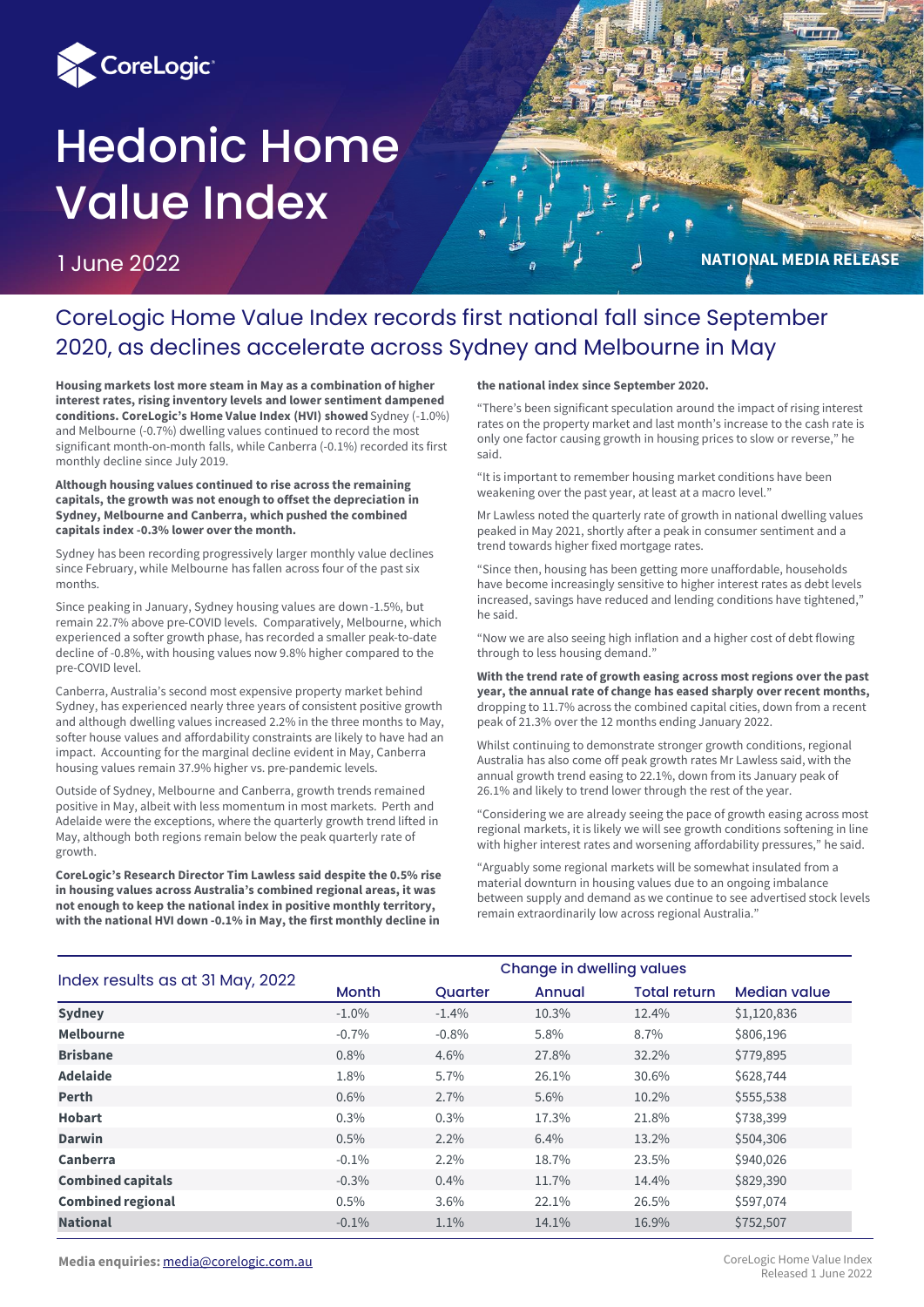

#### Rolling three month change in dwelling values *State capitals*



#### Rolling three month change in dwelling values *Combined capitals v Combined regionals*



#### Change in dwelling values



Multi-speed conditions, but every capital city and regional market has seen a reduction in the trend rate of growth

| Region                | 3 months<br>to May<br>2022 | Peak rate of<br>growth<br>$(3 \text{ month})$ | Month of<br>peak<br>growth |
|-----------------------|----------------------------|-----------------------------------------------|----------------------------|
| Sydney                | $-1.4%$                    | 9.3%                                          | $May-21$                   |
| Melbourne             | $-0.8%$                    | 5.8%                                          | Apr $-21$                  |
| <b>Brisbane</b>       | 4.6%                       | 8.5%                                          | $Dec-21$                   |
| Adelaide              | 5.7%                       | 7.4%                                          | $Jan-22$                   |
| Perth                 | 2.7%                       | 7.7%                                          | $Mar-21$                   |
| Hobart                | 0.3%                       | 8.2%                                          | $Jul-2l$                   |
| Darwin                | 2.2%                       | 7.9%                                          | $May-21$                   |
| <b>ACT</b>            | 2.2%                       | 7.3%                                          | Aug- $21$                  |
| Regional NSW          | 3.3%                       | 7.8%                                          | May-21                     |
| Regional Vic          | 2.1%                       | 7.1%                                          | $Apr-21$                   |
| Regional Qld          | 4.5%                       | 6.7%                                          | $Jan-22$                   |
| Regional SA           | 6.2%                       | 7.4%                                          | $Mar-22$                   |
| Regional WA           | 2.5%                       | 7.9%                                          | $Jan-21$                   |
| Regional Tas          | 3.9%                       | 7.7%                                          | Aug-21                     |
| Combined<br>capitals  | 0.4%                       | 7.1%                                          | May-21                     |
| Combined<br>regionals | 3.6%                       | 6.6%                                          | $Apr-21$                   |
| Australia             | 1.1%                       | 7.0%                                          | $May-21$                   |



27.8% 26.1%

10.3% 5.8%

17.3%

18.7%

17.6% 23.9% 21.1%

24.0%

25.4%

22.1%

5.6%

6.4%

ı

9.4%

11.7%

14.1%

**Media enquiries:** [media@corelogic.com.au](mailto:media@corelogic.com.au)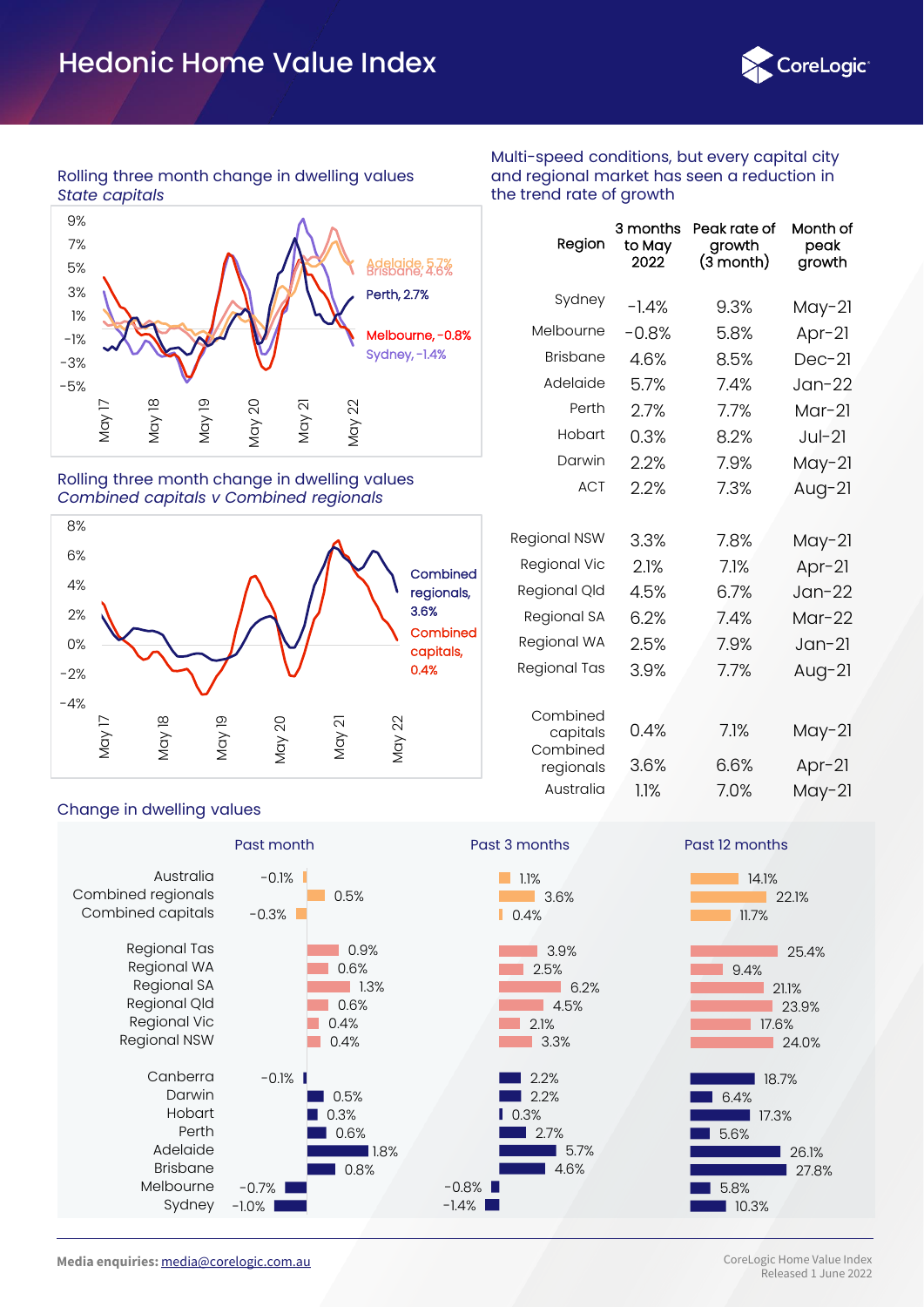

**The trend in advertised stock levels helps to explain the weaker conditions across Sydney and Melbourne.** Nationally, advertised stock levels remain -10.3% below levels seen this time last year and -28.4% below the previous five year average. However, inventory in Sydney and Melbourne are now higher than 12 months ago and against the five-year average.

Sydney's advertised listings are 5.1% higher than a year ago and 1.5% above the five-year average. Similarly, Melbourne's advertised stock levels are up 1.3% on last year and 8.1% above average based on the previous five years.

"With stock levels now higher than normal across Australia's two largest cities, buyers are back in the driver's seat," Mr Lawless said.

"Higher listings add to tougher selling conditions more broadly. Vendors in Sydney and Melbourne have faced lower auction clearance rates since mid-April and those selling via private treaty are taking longer to sell with higher rates of discounting."

Outside of Sydney and Melbourne, stock levels remain below average, especially in the cities where housing values are rising the fastest: Adelaide (-39.5%), Brisbane (-38.2%) and Perth (-34.7%) all have advertised stock well below the five-year average.

While advertised stock levels provide some insight about the supply side of the market, home sale volumes provide guidance on housing demand.

Sydney recorded the largest drop in estimated home sales, down -33.4% in the three months to May compared to the same period in 2021. Canberra (-21.6%) and Melbourne (-21.3%) also recorded significant reductions in activity.

"Our estimate of homes sales nationally over the three months to May is -19.2% below the same period a year ago, but still 12.1% above the fiveyear average," Mr Lawless noted.

"A combination of higher interest rates, lower rates of household saving and a potentially more cautious lending environment is likely to reduce housing demand further just as total advertised stock levels are likely to continue rising, further empowering buyers by creating increased competition amongst vendors."



2018 2019 2020 2021 2022





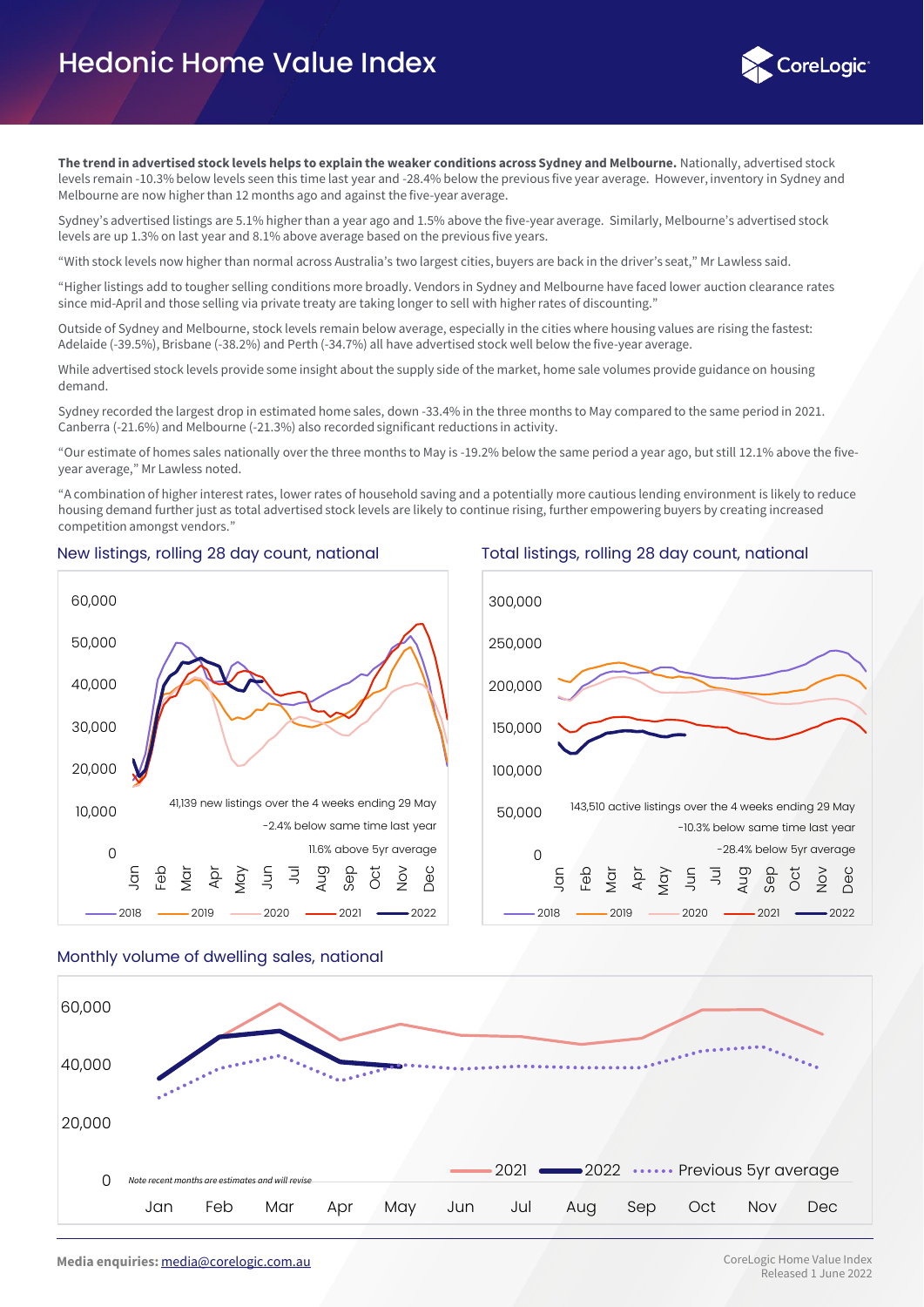



#### **While housing value growth has slowed, rents continue to rise swiftly.** Nationally, CoreLogic's Hedonic Rental Index increased 1.0% in May, taking the quarterly rate of growth to 3.0%, up 60 basis points on a year ago.

The annual change in rents is now tracking at 8.8% across the combined capital cities and 10.8% across the combined regions.

**Unit rents are rising at a faster annual pace than house rents** across the combined capital cities (where house rents increased 8.6% compared to 9.1% across units) and the combined regional areas (where house rents rose 10.7%, behind the 11.0% gain in units).

"Early in the pandemic rental demand for medium to high density dwellings fell sharply due to a preference shift towards larger homes and a demand shock from closed international borders," Mr Lawless said.

"As rental affordability pressures mount, demand for higher density rentals has steadily grown due to the unit sectors' relative affordability advantage. More recently, demand has been boosted by international arrivals returning to the rental market."

#### **Amidst rising rents and a general easing in home value growth, yields are recording some upwards momentum**, especially in Sydney and Melbourne.

Sydney gross rental yields are up from a record low of 2.42% in December last year to 2.59%, while Melbourne yields have increased from a record low of 2.74% in December to 2.86%.

"Despite the upwards trajectory, yields remain remarkably low in both cities, but a recovery back to average levels may be relatively quick if housing values continue to fall while rents maintain this growth trajectory," said Mr Lawless.



#### Gross rental yields, dwellings

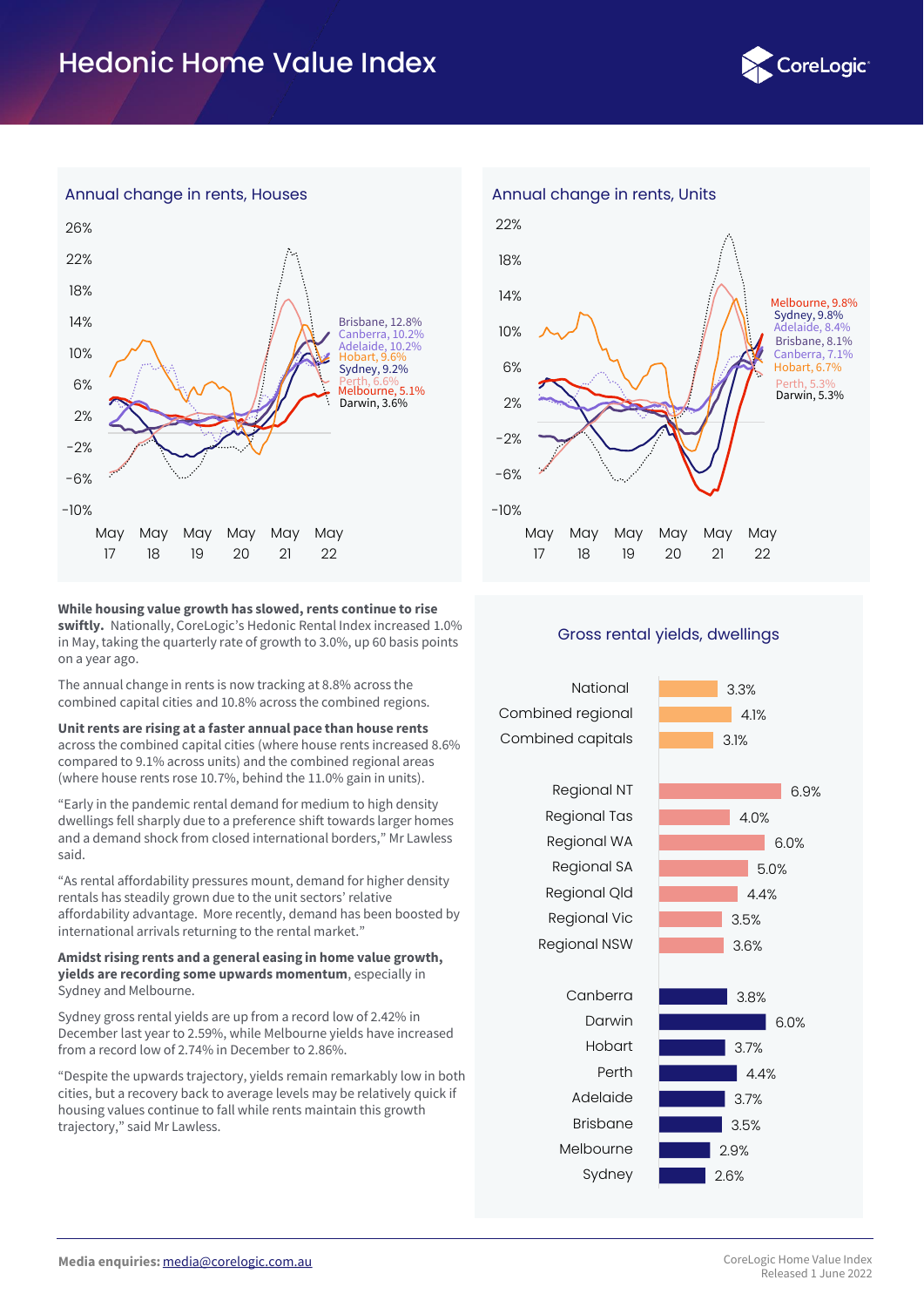

#### **As interest rates normalise over the next 12 to 18 months, the expectation is most of Australia's capital cities will move into a period of decline brought about by less demand.**

Mr Lawless said the trajectory of interest rates will be a key factor in future housing market outcomes. Forecasts for where the cash rate may land are varied. After the Reserve Bank's decision to lift the cash rate by 25 basis points at its May board meeting, the RBA noted: "it's not unreasonable to expect that interest rates would get back to 2.5%." Financial markets are still betting on a cash rate above 3% before mid-2023, while economic commentators show a broad range in their cash rate forecasts.

**With the housing debt to household income ratio at record highs, household balance sheets are likely to be more sensitive to rising interest rates.**

**High inflation could be another factor contributing to softer growth conditions in the housing sector.** A prolonged period of high inflation is likely to lead to lower rates of household saving and may potentially weaken prospective borrower's ability to meet serviceability assessments from lenders.

**Consumer sentiment also remains low**, with Westpac and the Melbourne Institute's monthly reading falling another 5.6% in May to its lowest level since August 2020. Historically there has been a strong correlation between consumer attitudes and housing market activity.

#### **These factors, together with stretched housing affordability and a more conservative approach from lenders, especially towards borrowers with high debt levels, are likely to contribute towards less housing demand over the medium term.**

However, Mr Lawless notes several mitigating factors as well.

"Labour markets are tightening, sending the unemployment rate to generational lows and placing additional upwards pressure on wages growth," he said.

CoreLogic Home Value Indox tables

**"**As income growth outpaces housing values, the home deposit hurdle will gradually lessen, reducing one of the key barriers to entry for home buyers."

"Strong labour market conditions, together with a growing economy will help to contain mortgage arrears and mitigate some risk of a surge in forced sales placing additional downwards pressure on housing values."

**Another factor helping to contain distressed listings amidst rising interest rates is that most households are well ahead of their mortgage repayments.** In the latest Financial Stability Review, the RBA noted the median repayment buffer for owner occupiers with a variable mortgage rate had grown from 10 months of scheduled repayments at the start of the pandemic to 21 months of scheduled repayments in February 2022. Even with a two percentage point rise in mortgage rates, the median repayment buffer would reduce to 19 months, which is still substantial. With the median household well ahead on their mortgage repayments, the risk in falling behind on their debt obligations is reduced.

**Mortgage stress should also be minimised to some extent by mortgage serviceability assessments** at the time of the loan origination. All borrowers have been assessed under a mortgage rate scenario 2.5 percentage points higher than the origination rate, and since October last year, borrowers were being assessed with a buffer of 3 percentage points.

Under these serviceability scenarios, Mr Lawless said it was reasonable to expect borrowers should be able to accommodate higher mortgage repayments costs, although such a rapid rate of inflation could create some challenges for borrowers with thinly stretched budgets.

"With the RBA set to steadily raise the cash rate through the rest of the year and into 2023, we are likely to see falls in housing values become more widespread as mortgage rates trend higher," he said.

| Corecogic Horrie value index tables |             |           |                 |           |           |           |           |             |                 |                              |                 |                    |                       |                 |                    |                          |                      |           |
|-------------------------------------|-------------|-----------|-----------------|-----------|-----------|-----------|-----------|-------------|-----------------|------------------------------|-----------------|--------------------|-----------------------|-----------------|--------------------|--------------------------|----------------------|-----------|
|                                     | Capitals    |           |                 |           |           |           |           |             |                 | <b>Rest of state regions</b> |                 |                    |                       |                 |                    | <b>Aggregate indices</b> |                      |           |
|                                     | Sydney      | Melbourne | <b>Brisbane</b> | Adelaide  | Perth     | Hobart    | Darwin    | Canberra    | Regional<br>NSW | <b>Regional Vic</b>          | Regional<br>Qld | <b>Regional SA</b> | Regional<br><b>WA</b> | Regional<br>Tas | <b>Regional NT</b> | Combined<br>capitals     | Combined<br>regional | National  |
| <b>All Dwellings</b>                |             |           |                 |           |           |           |           |             |                 |                              |                 |                    |                       |                 |                    |                          |                      |           |
| Month                               | $-1.0%$     | $-0.7%$   | 0.8%            | 1.8%      | 0.6%      | 0.3%      | 0.5%      | $-0.1%$     | 0.4%            | 0.4%                         | 0.6%            | 1.3%               | 0.6%                  | 0.9%            | na                 | $-0.3%$                  | 0.5%                 | $-0.1%$   |
| Quarter                             | $-1.4%$     | $-0.8%$   | 4.6%            | 5.7%      | 2.7%      | 0.3%      | 2.2%      | 2.2%        | 3.3%            | 2.1%                         | 4.5%            | 6.2%               | 2.5%                  | 3.9%            | na                 | 0.4%                     | 3.6%                 | 1.1%      |
| <b>YTD</b>                          | $-0.9%$     | $-0.6%$   | 9.1%            | 9.7%      | 3.6%      | 2.7%      | 3.1%      | 4.3%        | 6.7%            | 5.0%                         | 8.6%            | 11.0%              | 4.2%                  | 7.8%            | na                 | 1.5%                     | 7.1%                 | 2.8%      |
| Annual                              | 10.3%       | 5.8%      | 27.8%           | 26.1%     | 5.6%      | 17.3%     | 6.4%      | 18.7%       | 24.0%           | 17.6%                        | 23.9%           | 21.1%              | 9.4%                  | 25.4%           | na                 | 11.7%                    | 22.1%                | 14.1%     |
| <b>Total return</b>                 | 12.4%       | 8.7%      | 32.2%           | 30.6%     | 10.2%     | 21.8%     | 13.2%     | 23.5%       | 27.3%           | 21.5%                        | 29.5%           | 29.0%              | 15.8%                 | 30.6%           | n a                | 14.4%                    | 26.5%                | 16.9%     |
| Gross yield                         | 2.6%        | 2.9%      | 3.5%            | 3.7%      | 4.4%      | 3.7%      | 6.0%      | 3.8%        | 3.6%            | 3.5%                         | 4.4%            | 5.0%               | 6.0%                  | 4.0%            | na                 | 3.1%                     | 4.1%                 | 3.3%      |
| <b>Median value</b>                 | \$1,120,836 | \$806,196 | \$779,895       | \$628,744 | \$555,538 | \$738,399 | \$504,306 | \$940,026   | \$746,839       | \$594,056                    | \$557,479       | \$330,229          | \$407,519             | \$534,778       | na                 | \$829,390                | \$597,074            | \$752,507 |
|                                     |             |           |                 |           |           |           |           |             |                 |                              |                 |                    |                       |                 |                    |                          |                      |           |
| <b>Houses</b>                       |             |           |                 |           |           |           |           |             |                 |                              |                 |                    |                       |                 |                    |                          |                      |           |
| Month                               | $-1.1%$     | $-0.8%$   | 0.8%            | 1.9%      | 0.6%      | 0.1%      | 0.8%      | $-0.4%$     | 0.4%            | 0.5%                         | 0.5%            | 1.4%               | 0.7%                  | 0.8%            | 1.6%               | $-0.4%$                  | 0.5%                 | $-0.1%$   |
| Quarter                             | $-1.3%$     | $-1.3%$   | 4.7%            | 5.9%      | 2.8%      | 0.0%      | 2.9%      | 1.8%        | 3.5%            | 2.3%                         | 4.3%            | 6.5%               | 2.4%                  | 3.7%            | 3.2%               | 0.5%                     | 3.6%                 | 1.3%      |
| <b>YTD</b>                          | $-0.6%$     | $-0.8%$   | 9.4%            | 10.0%     | 3.9%      | 2.9%      | 4.1%      | 3.9%        | 7.0%            | 5.2%                         | 8.5%            | 11.6%              | 4.1%                  | 8.1%            | 3.6%               | 2.0%                     | 7.3%                 | 3.3%      |
| Annual                              | 12.0%       | 6.9%      | 30.2%           | 28.1%     | 5.9%      | 17.0%     | 4.8%      | 18.6%       | 24.8%           | 17.9%                        | 23.8%           | 21.6%              | 9.4%                  | 25.1%           | 4.5%               | 13.4%                    | 22.4%                | 15.6%     |
| <b>Total return</b>                 | 13.7%       | 9.6%      | 34.8%           | 32.8%     | 10.3%     | 21.3%     | 11.0%     | 23.2%       | 28.1%           | 21.6%                        | 29.3%           | 29.3%              | 15.6%                 | 30.1%           | 11.7%              | 16.0%                    | 26.6%                | 18.4%     |
| Gross yield                         | 2.3%        | 2.5%      | 3.3%            | 3.5%      | 4.2%      | 3.7%      | 5.5%      | 3.5%        | 3.5%            | 3.4%                         | 4.3%            | 4.9%               | 5.8%                  | 3.9%            | 6.6%               | 2.8%                     | 4.0%                 | 3.1%      |
| <b>Median value</b>                 | \$1,403,964 | \$992,474 | \$885,633       | \$687,635 | \$582,550 | \$796,595 | \$583,725 | \$1,070,403 | \$781,850       | \$632,898                    | \$560,939       | \$339,000          | \$422,557             | \$555,826       | \$460,083          | \$940.295                | \$620,201            | \$822,110 |
|                                     |             |           |                 |           |           |           |           |             |                 |                              |                 |                    |                       |                 |                    |                          |                      |           |
| <b>Units</b>                        |             |           |                 |           |           |           |           |             |                 |                              |                 |                    |                       |                 |                    |                          |                      |           |
| Month                               | $-0.7%$     | $-0.3%$   | 1.2%            | 1.6%      | 0.7%      | 1.3%      | $-0.2%$   | 0.9%        | 0.5%            | $-0.4%$                      | 1.2%            | 0.1%               | $-0.5%$               | 2.2%            | na                 | $-0.2%$                  | 0.8%                 | $-0.1%$   |
| Quarter                             | $-1.6%$     | 0.3%      | 4.3%            | 4.5%      | 1.5%      | 2.0%      | 1.0%      | 3.7%        | 2.1%            | 0.7%                         | 5.1%            | 0.7%               | 4.0%                  | 5.4%            | na                 | $-0.1%$                  | 3.5%                 | 0.5%      |
| <b>YTD</b>                          | $-1.8%$     | $-0.1%$   | 7.3%            | 7.5%      | 1.6%      | 2.1%      | 1.4%      | 6.1%        | 4.5%            | 3.3%                         | 8.9%            | 0.7%               | 5.8%                  | 5.2%            | na                 | 0.0%                     | 6.5%                 | 1.1%      |
| Annual                              | 6.2%        | 3.5%      | 15.7%           | 13.9%     | 3.6%      | 18.6%     | 9.6%      | 18.9%       | 18.2%           | 15.5%                        | 24.0%           | 12.5%              | 9.6%                  | 28.1%           | na                 | 6.6%                     | 20.7%                | 8.7%      |
| <b>Total return</b>                 | 9.4%        | 6.9%      | 21.1%           | 19.9%     | 9.1%      | 24.1%     | 17.0%     | 24.6%       | 23.1%           | 20.5%                        | 29.9%           | 23.1%              | 19.9%                 | 34.2%           | na                 | 10.2%                    | 26.3%                | 12.6%     |

**Grossyield** i 3.2% i 3.7% i 4.6% 4.9% 5.5% 4.0% 6.7% 4.8% i 4.1% 4.1% 4.7% 6.2% 8.0% 4.6% na i 3.7% i 4.5% 3.8%

Median value \$829,598 \$629,344 \$498,521 \$416,332 \$410,850 \$590,074 \$369,806 \$622,437 \$593,548 \$414,486 \$550,176 \$232,080 \$254,242 \$411,340 na \$647,204 \$518,042 \$622,019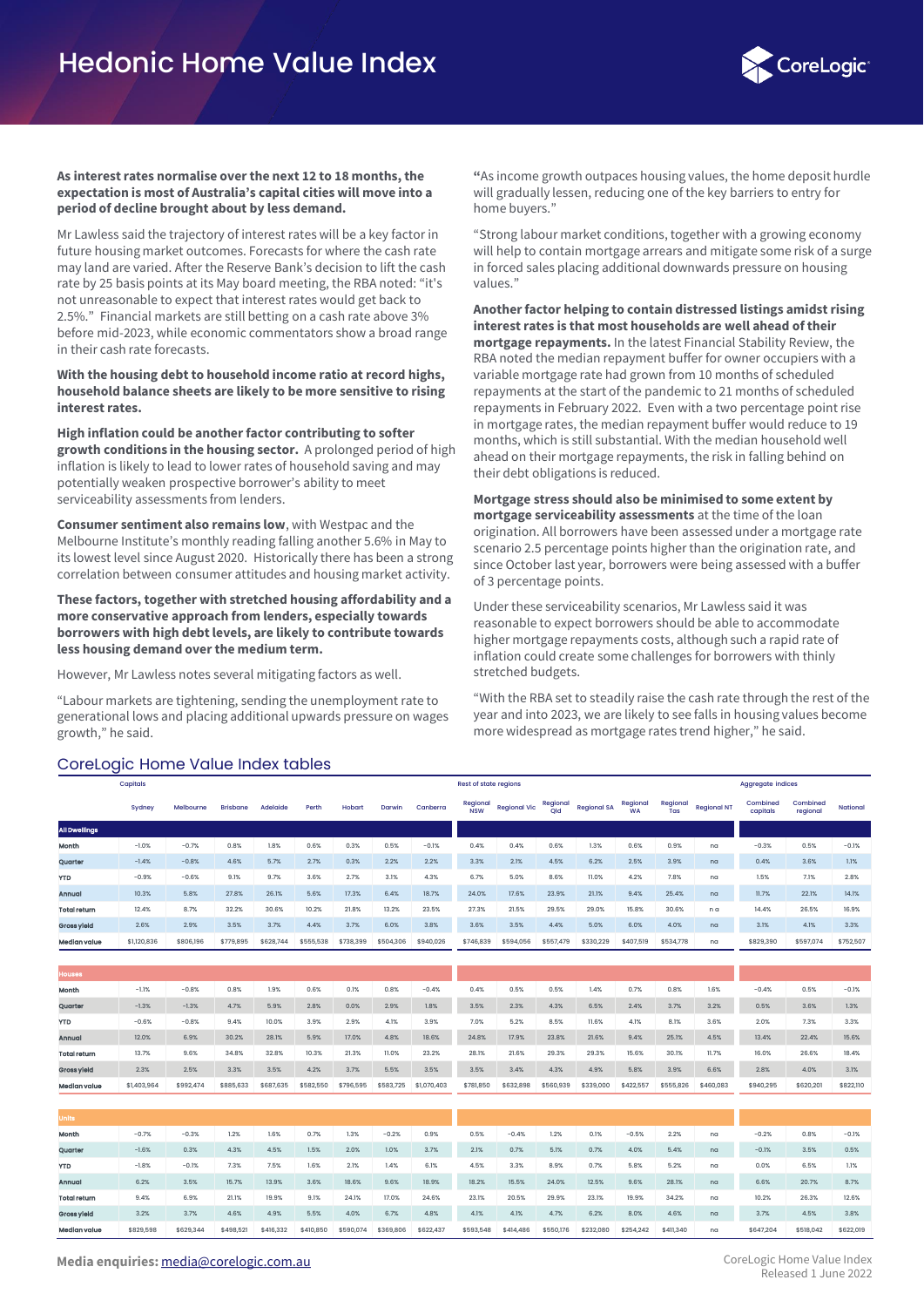

### Top 10 Capital city suburbs with highest 12 month value growth - Dwellings

|                         | Rank Suburb             | <b>SA4 Name</b>                        | <b>Median Annual</b><br>Value | change |                         | Rank Suburb         | <b>SA4 Name</b>              | Median Annual<br>Value | change |
|-------------------------|-------------------------|----------------------------------------|-------------------------------|--------|-------------------------|---------------------|------------------------------|------------------------|--------|
|                         |                         | Greater Sydney                         |                               |        |                         |                     | <b>Greater Hobart</b>        |                        |        |
| 1                       | Marayiya                | Sydney - Baulkham Hills and Hawkesbury | \$1,605,065                   | 30.4%  | $\mathbf{1}$            | Primroso Sands      | Hobart                       | \$579,571              | 28.1%  |
| $\overline{2}$          | <b>Box Hill</b>         | Sydney - Baulkham Hills and Hawkesbury | \$1,398,477                   | 29.0%  | $\overline{2}$          | Tranmere            | Hobart                       | \$1,119,609            | 26.4%  |
| 3                       | <b>Mount Victoria</b>   | Sydney - Outer West and Blue Mountains | \$801,587                     | 28.4%  | $\overline{\mathbf{3}}$ | <b>Acton Park</b>   | Hobart                       | \$1,316,007            | 25.7%  |
|                         | Charmhaven              | Central Coast                          | \$764,934                     | 26.9%  | $\overline{4}$          | <b>Midway Point</b> | Hobart                       | \$672,425              | 25.3%  |
| 5                       | Grasmere                | Sydney - Outer South West              | \$1,984,914                   | 26.4%  | 5                       | South Arm           | Hobart                       | \$947,937              | 24.7%  |
| 6                       | Austral                 | Sydney - South West                    | \$945,013                     | 25.6%  | 6                       | Carlton             | Hobart                       | \$685,611              | 24.7%  |
| $\overline{7}$          | Camden South            | Sydney - Outer South West              | \$988,441                     | 25.5%  | 7                       | Rosetta             | Hobart                       | \$700,431              | 24.2%  |
|                         | Leppington              | Sydney - South West                    | \$1,161,343                   | 25.5%  | 8                       | Howran              | Hobart                       | \$840,525              | 23.6%  |
|                         | <b>Beaumont Hills</b>   | Sydney - Baulkham Hills and Hawkesbury | \$1,806,780                   | 25.5%  | $\overline{9}$          | Chigwell            | Hobart                       | \$592,108              | 22.8%  |
| 10                      | <b>Bullaburra</b>       | Sydney - Outer West and Blue Mountains | \$880,961                     | 24.9%  | 10                      | Montrose            | Hobart                       | \$669,697              | 21.8%  |
|                         |                         | <b>Greater Melbourne</b>               |                               |        |                         |                     | <b>Greater Perth</b>         |                        |        |
| 1                       | Tootgarook              | Mornington Peninsula                   | \$1,148,420                   | 22.0%  | $\mathbf{1}$            | Watermans Bay       | Perth - North West           | \$1,276,719            | 14.9%  |
| $\overline{2}$          | <b>St Andrews Beach</b> | Mornington Peninsula                   | \$1,509,360                   | 21.6%  | $\overline{2}$          | Ocean Reef          | Perth - North West           | \$990,680              | 14.5%  |
| 3                       | Sorrento                | Mornington Peninsula                   | \$2,304,891                   | 20.8%  | $\overline{\mathbf{3}}$ | Carine              | Perth - North West           | \$1,107,087            | 14.5%  |
|                         | Portsoa                 | Mornington Peninsula                   | \$3,317,670                   | 19.5%  | $\overline{4}$          | Cooloongup          | Perth - South West           | \$364,068              | 13.9%  |
| 5                       | Dromana                 | Mornington Peninsula                   | \$1,061,837                   | 19.3%  | 5                       | Mullaloo            | Perth - North West           | \$902,602              | 13.4%  |
| 6                       | Fingal                  | Mornington Peninsula                   | \$1,561,654                   | 18.8%  | 6                       | Lesmurdie           | Perth - South East           | \$757,621              | 13.3%  |
| $\overline{7}$          | Rye                     | Mornington Peninsula                   | \$1,244,852                   | 18.4%  | $\overline{7}$          | Kalamunda           | Perth - South East           | \$743,875              | 12.8%  |
| 8                       | Rosebud                 | Mornington Peninsula                   | \$907,234                     | 18.3%  | 8                       | <b>Brookdale</b>    | Perth - South East           | \$354,183              | 12.7%  |
| 9                       | Blairgowrie             | Mornington Peninsula                   | \$1,602,349                   | 17.7%  | $\overline{9}$          | White Gum Valley    | Perth - South West           | \$931,032              | 12.6%  |
| 10                      | <b>Safety Beach</b>     | Mornington Peninsula                   | \$1,208,000                   | 16.0%  | 10                      | Beldon              | Perth - North West           | \$567,566              | 12.5%  |
|                         |                         | <b>Greater Brisbane</b>                |                               |        |                         |                     | <b>Greater Darwin</b>        |                        |        |
|                         | Cedar Grove             | Logan - Beaudesert                     | \$801,831                     | 45.0%  | $\mathbf{1}$            | Nakara              | Darwin                       | \$637,054              | 16.2%  |
| $\overline{\mathbf{2}}$ | Logan Central           | Logan - Beaudesert                     | \$473,578                     | 42.1%  | $\overline{2}$          | Wagaman             | Darwin                       | \$513,276              | 16.2%  |
| 3                       | Cedar Vale              | Logan - Beaudesert                     | \$841,756                     | 41.6%  | $\overline{\mathbf{3}}$ | Wulagi              | Darwin                       | \$579,251              | 15.0%  |
| 4                       | Park Ridge South        | Logan - Beaudesert                     | \$1,109,092                   | 40.4%  | $\overline{4}$          | Wanguri             | Darwin                       | \$594,477              | 13.3%  |
| 5                       | <b>Boronia Heights</b>  | Logan - Beaudesert                     | \$592,678                     | 39.7%  | 5                       | Anula               | Darwin                       | \$559,708              | 12.7%  |
| -6                      | Willawong               | Brisbane - South                       | \$895,675                     | 39.1%  | 6                       | Millnor             | Darwin                       | \$385,018              | 12.6%  |
| $\overline{7}$          | Inala                   | Ipswich                                | \$564,497                     | 38.8%  | 7                       | Woolner             | Darwin                       | \$490,611              | 12.3%  |
| 8                       | Regents Park            | Logan - Beaudesert                     | \$685,463                     | 38.7%  | 8                       | Nightcliff          | Darwin                       | \$395,067              | 12.2%  |
|                         | Point Lookout           | Brisbane - East                        | \$1,128,572                   | 38.3%  | 9                       | Tiwi                | Darwin                       | \$515,003              | 11.5%  |
| 10                      | South Maclean           | Logan - Beaudesert                     | \$797,829                     | 38.1%  | 10                      | <b>Stuart Park</b>  | Darwin                       | \$489,896              | 10.3%  |
|                         |                         | <b>Greater Adelaide</b>                |                               |        |                         |                     | Canberra                     |                        |        |
| $\mathbf{1}$            | Beaumont                | Adelaide - Central and Hills           | \$1,783,745                   | 43.8%  | $\mathbf{1}$            | Denman Prospect     | Australian Capital Territory | \$1,221,771            | 32.9%  |
| $\overline{2}$          | O'Sullivan Beach        | Adelaide - South                       | \$534,156                     | 38.7%  | $\overline{2}$          | Waramanga           | Australian Capital Territory | \$971,167              | 30.7%  |
| 3                       | <b>Modbury North</b>    | Adelaide - North                       | \$596,655                     | 38.7%  | $\overline{3}$          | Coombs              | Australian Capital Territory | \$760,037              | 29.8%  |
| 4                       | Ottoway                 | Adelaide - West                        | \$511,143                     | 38.6%  | 4                       | Stirling            | Australian Capital Territory | \$1,196,752            | 27.5%  |
| 5                       | Stonyfell               | Adelaide - Central and Hills           | \$1,513,301                   | 38.4%  | 5                       | Wright              | Australian Capital Territory | \$557,399              | 25.8%  |
| 6                       | O'Halloran Hill         | Adelaide - South                       | \$585,590                     | 38.0%  | 6                       | Harrison            | Australian Capital Territory | \$1,058,691            | 25.2%  |
| $\overline{7}$          | St Georges              | Adelaide - Central and Hills           | \$1,705,324                   | 37.8%  | 7                       | Macgregor           | Australian Capital Territory | \$887,588              | 25.2%  |
| 8                       | Ethelton                | Adelaide - West                        | \$669,905                     | 37.6%  | 8                       | <b>Holder</b>       | Australian Capital Territory | \$982,354              | 25.1%  |
| 9                       | Davoren Park            | Adelaide - North                       | \$298,209                     | 36.9%  | $\overline{9}$          | Forde               | Australian Capital Territory | \$1,273,881            | 24.8%  |
| 10                      | Para Hills              | Adelaide - North                       | \$523,565                     | 36.9%  | 10                      | Throsby             | Australian Capital Territory | \$1,232,407            | 24.6%  |

Data source: CoreLogic

#### About the data

Median values refers to the middle of valuations observed in the region

Growth rates are based on changes in the CoreLogic Home Value index, which take into account value changes across the market Only metrics with a minimum of 20 sales observations and a low standard error on the median valuation have been included Data is at May 2022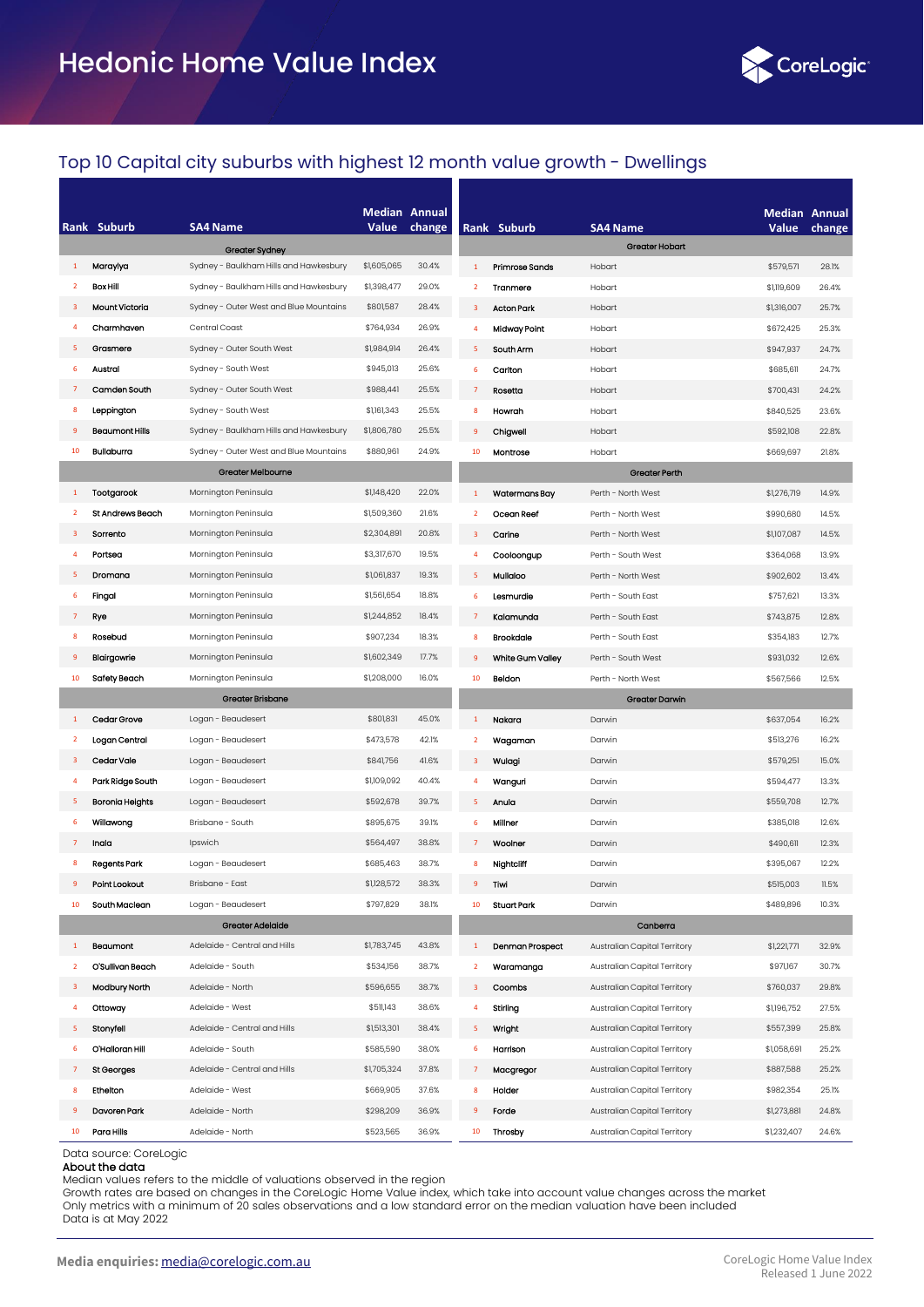

## Top 10 regional suburbs with highest 12 month value growth - Dwellings

|                         | Rank Suburb            | <b>SA4 Name</b>                                             | <b>Median</b><br><b>Value</b> | <b>Annual</b><br>change |
|-------------------------|------------------------|-------------------------------------------------------------|-------------------------------|-------------------------|
|                         |                        | <b>Regional NSW</b>                                         |                               |                         |
| $\mathbf{1}$            | <b>The Rock</b>        | Riverina                                                    | \$373,125                     | 55.5%                   |
| $\overline{\mathbf{2}}$ | Gobbagombalin          | Riverina                                                    | \$799,853                     | 53.4%                   |
| 3                       | North Arm Cove         | Hunter Valley exc Newcastle                                 | \$717,988                     | 51.5%                   |
| 4                       | Warialda               | New England and North West                                  | \$211,562                     | 49.4%                   |
| 5                       | North Rothbury         | Hunter Valley exc Newcastle                                 | \$810,383                     | 45.6%                   |
| 6                       | Millfiold              | Hunter Valley exc Newcastle                                 | \$806,843                     | 45.0%                   |
| 7                       | <b>Bawley Point</b>    | Southern Highlands and Shoalhaven                           | \$1,185,307                   | 44.5%                   |
| 8                       | <b>Smiths Lake</b>     | Mid North Coast                                             | \$906,140                     | 44.0%                   |
| 9                       | Paterson               | Hunter Valley exc Newcastle                                 | \$793,184                     | 43.5%                   |
| 10                      | Cessnock               | Hunter Valley exc Newcastle                                 | \$592,154                     | 43.0%                   |
|                         |                        | <b>Regional VIC</b>                                         |                               |                         |
| $\mathbf{1}$            | Myrtleford             | Hume                                                        | \$616,031                     | 40.1%                   |
| $\overline{2}$          | Golden Beach           | Latrobe - Gippsland                                         | \$421,574                     | 38.2%                   |
| 3                       | Timboon                | Warrnambool and South West                                  | \$547,264                     | 37.9%                   |
| 4                       | Seaspray               | Latrobe - Gippsland                                         | \$455,469                     | 36.9%                   |
| 5                       | Elliminyt              | Warrnambool and South West                                  | \$750,115                     | 36.8%                   |
| 6                       | Tallangatta            | Hume                                                        | \$442,363                     | 35.6%                   |
|                         | Camperdown             | Warrnambool and South West                                  | \$467,977                     | 35.6%                   |
| $\mathbf{8}$            | Avenel                 | Hume                                                        | \$555,837                     | 35.4%                   |
| 9                       | Colac                  | Warrnambool and South West                                  | \$551,757                     | 34.8%                   |
| 10                      | Terang                 | Warrnambool and South West                                  | \$380,463                     | 34.7%                   |
|                         |                        | <b>Regional QLD</b>                                         |                               |                         |
| 1                       | <b>Blackbutt</b>       | Wide Bay                                                    | \$320,461                     | 46.7%                   |
| $\overline{2}$          | Jandowae               | Darling Downs - Maranoa                                     | \$192,868                     | 45.5%                   |
| 3                       | <b>Blackbutt North</b> | Wide Bay                                                    | \$415,328                     | 44.5%                   |
| 4                       | The Palms              | Wide Bay                                                    | \$690,195                     | 43.6%                   |
| 5                       | Curra                  | Wide Bay                                                    | \$590,480                     | 42.7%                   |
| 6                       | Ninderry               | Sunshine Coast                                              | \$1,406,512                   | 41.9%                   |
|                         | Widgee                 | Wide Bay                                                    | \$657,727                     | 41.1%                   |
| 8                       | Imbil                  | Wide Bay                                                    | \$629,965                     | 40.3%                   |
|                         | Cooloola Cove          | Wide Bay                                                    | \$597,649                     | 39.3%                   |
| 10                      | Pie Creek              | Wide Bay                                                    | \$778,991                     | 39.1%                   |
|                         |                        | <b>Regional SA</b>                                          |                               |                         |
| 1                       | Cleve                  | South Australia - Outback                                   | \$195,350                     | 48.6%                   |
| $\overline{2}$          | Marion Bay             | Barossa - Yorke - Mid North                                 | \$368,731                     | 43.5%                   |
| 3                       | Stansbury              | Barossa - Yorke - Mid North                                 | \$377,861                     | 43.1%                   |
| 4                       | Port Victoria          | Barossa - Yorke - Mid North                                 | \$346,399                     | 41.2%                   |
| 5                       | Port Macdonnell        | South Australia - South East                                | \$363,295                     | 39.9%                   |
| 6                       | Clayton Bay            | South Australia - South East                                | \$421,245                     | 39.4%                   |
|                         | Ardrossan              | Barossa - Yorke - Mid North                                 | \$363,667                     | 37.0%                   |
| 8                       | Beachport              | South Australia - South East                                | \$441,326                     | 36.3%                   |
| 9<br>10                 | North Beach<br>Milang  | Barossa - Yorke - Mid North<br>South Australia - South East | \$462,314<br>\$412,905        | 35.1%<br>33.2%          |

|                |                    |                                     | <b>Median</b> | Annual |
|----------------|--------------------|-------------------------------------|---------------|--------|
|                | Rank Suburb        | <b>SA4 Name</b>                     | Value         | change |
|                |                    | <b>Regional TAS</b>                 |               |        |
| 1              | Evandale           | Launceston and North East           | \$612,948     | 38.5%  |
| $\mathcal{P}$  | Waverley           | Launceston and North East           | \$423,140     | 37.9%  |
| 3              | St Marys           | Launceston and North East           | \$436,675     | 36.6%  |
| Δ              | Beaconsfield       | Launceston and North East           | \$444.897     | 35.1%  |
| 5.             | Stieglitz          | Launceston and North East           | \$527,392     | 34.6%  |
| 6              | Triabunna          | South Fast                          | \$596,147     | 34.6%  |
| $\overline{7}$ | St Leonards        | I aunceston and North Fast          | \$571,586     | 33.7%  |
| 8              | White Beach        | South East                          | \$576,507     | 33.4%  |
| 9              | Hawley Beach       | West and North West                 | \$676,065     | 33.2%  |
| 10             | Trevallyn          | <b>Launceston and North Fast</b>    | \$666,738     | 33.0%  |
|                |                    | <b>Regional WA</b>                  |               |        |
| 1              | <b>Tom Price</b>   | Western Australia - Outback (North) | \$427,939     | 40.0%  |
| $\mathcal{P}$  | Kambalda West      | Western Australia - Outback (South) | \$156,141     | 29.9%  |
| $\overline{3}$ | Merredin           | Western Australia - Wheat Belt      | \$151.741     | 24.3%  |
| 4              | Kambalda East      | Western Australia - Outback (South) | \$113,685     | 24.2%  |
| 5              | Spalding           | Western Australia - Outback (South) | \$297,620     | 23.6%  |
| 6.             | Rangeway           | Western Australia - Outback (South) | \$212,155     | 22.7%  |
| $\overline{7}$ | Glenfield          | Western Australia - Outback (South) | \$461,375     | 22.0%  |
| 8              | Kangaroo Gully     | Bunbury                             | \$617,926     | 21.5%  |
| 9              | Waggrakine         | Western Australia - Outback (South) | \$391,275     | 20.7%  |
| 10             | <b>Bluff Point</b> | Western Australia - Outback (South) | \$331,234     | 20.6%  |

Data source: CoreLogic

About the data

Median values refers to the middle of valuations observed in the region

Growth rates are based on changes in the CoreLogic Home Value index, which take into account value changes across the market Only metrics with a minimum of 20 sales observations and a low standard error on the median valuation have been included Data is at May 2022